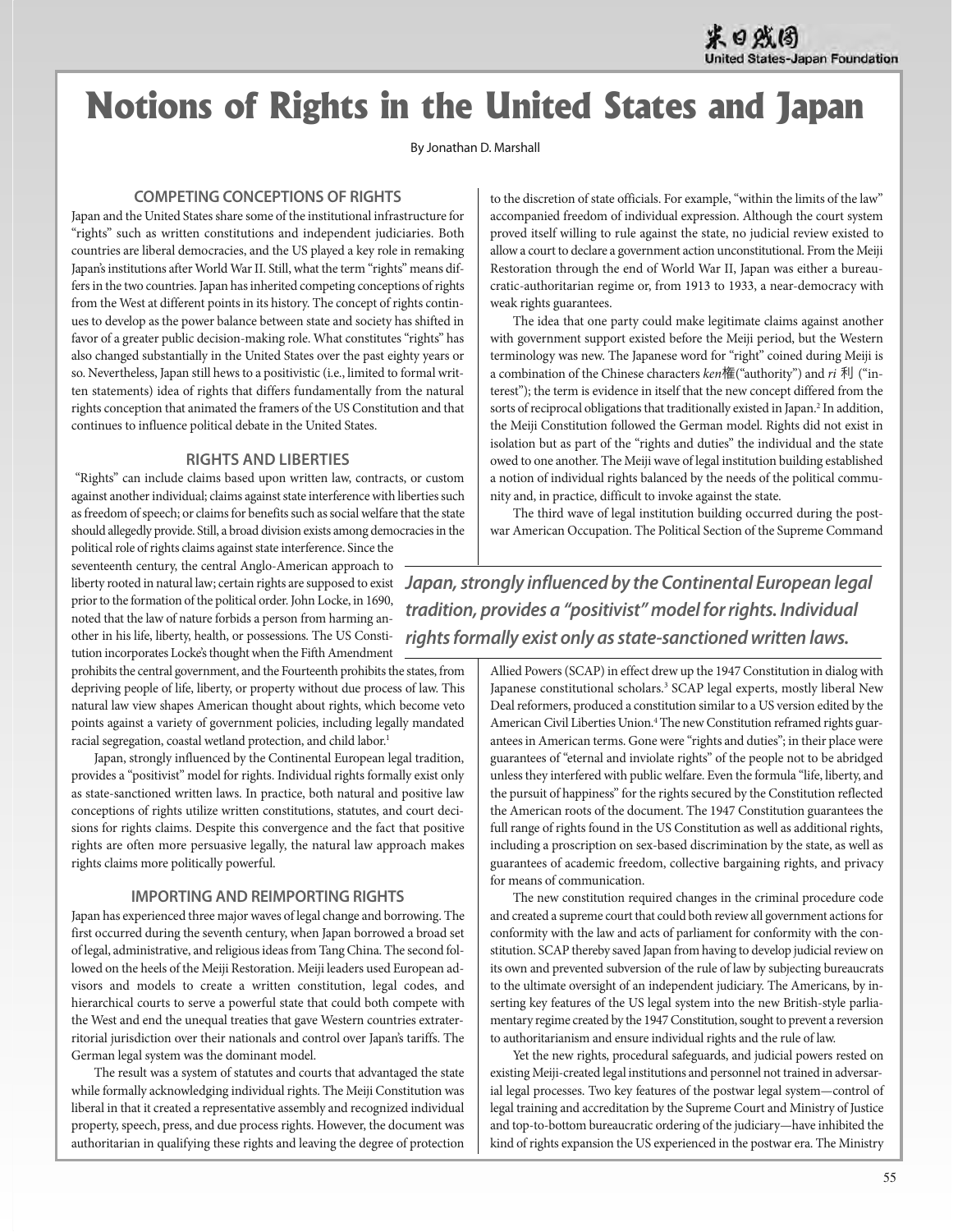# Focus on Japanese Democracy—Part 2

of Justice administers bar examinations, and successful candidates must train at a Supreme Court-run institute that identifies potential judges and selects them for advancement up to and including the Supreme Court itself, subject to formal Cabinet approval. This centralization of control in the Supreme Court Secretariat, combined with single-party control of parliament by the Liberal Democratic Party (LDP) for almost the entire period from 1955 until 2009, meant that conservative politicians could prevent the Supreme Court as well as most lower courts from departing from their preferred policies**.** Recent reforms intended to diversify judicial recruitment have so far had little effect, and legal profession recruitment still follows the process just described.

In the US, party politics has ensured an ideologically diverse federal judiciary, allowing courts to take counter-majoritarian stances in areas such as freedom of expression, religious freedom, and equal protection. In contrast, LDP politicians with conservative policy agendas have overseen the courts and, because of the bureaucratic personnel system, ensured extreme judicial restraint. Japan's Supreme Court has only invalidated four relatively minor statutes in its postwar history and, unlike its US counterpart, has not been a key player in an individual "rights revolution" or even a veto player protecting individual rights against state action.

#### **YET RIGHTS ARE REAL**

The fact that Japan's Supreme Court has been passive does not mean no rights exist. The Japanese press publishes without state censorship, political opposition groups organize and speak, government protects people's property rights, and police are required to have a warrant to search property and seize evidence.<sup>5</sup> Like any contemporary democracy, Japan often fails to protect individual rights, but what distinguishes Japan from the US is that rights contests are rarely solely decided by an up-or-down Supreme Court. Examples of decisions on three types of rights—freedom of speech, freedom of religion, and equal voting protection—show that court decisions do matter for the development of rights, but not to the same extent as in the US.

Since the late 1960s, the US Supreme Court has taken an absolutist approach to political speech; neither the federal government nor the states may regulate expression on matters of public concern. This prohibition extends to advocacy of violence in support of racist policies; incorrect print statements of public officials; burning the national flag as a protest; and even regulating campaign finance for the purpose of controlling overall spending, leveling the playing field, or placing heightened strictures on corporations or unions. Although the ideological composition of the majority has shifted over time, the court has consistently privileged speech over competing interests in a democracy such as civic nationalism, campaign fairness, or protection of disfavored minorities.

By contrast, Japan's Supreme Court has been willing to balance other interests against the liberty to speak on politics; in this, it is like most other constitutional courts. Cases challenging the statutory ban on door-to-door canvassing in Japanese election campaigns as a violation of Article 21 of the Constitution constitute a well-known example of this balancing. Although lower courts declared the canvassing ban unconstitutional several times, the Supreme Court consistently upheld the ban's validity. Scholars of Japanese politics cite the canvassing ban as evidence that the Supreme Court complied with the wishes of the LDP, who worried that leftist politicians would gain at the polls by mobilizing rank-and-file members in door-to-door campaigning, and that the court acted as the governing party's agent in disciplining lower court judges.6 The Supreme Court explained in 1950 that the canvassing ban was a "time, place, and manner" restriction whose goal was electoral fairness. In response to a 1980 invalidation of the canvassing ban by the Matsue Branch Court, the Supreme Court again upheld the constitutionality of the canvassing prohibition and noted that the goal of the statute was not to regulate expression of opinion but to prevent the creation of conditions that encourage corruption and vote-buying, prevent an expenditure arms race by

candidates, and keep personal considerations from controlling the vote. The canvassing ban was therefore a reasonable restriction that helped ensure free and fair elections that did not violate the freedom of expression guarantee. Unlike the US Supreme Court, which has said that First Amendment free expression rights trump any interest in regulating campaign spending that Congress might claim other than preventing corruption, the Japanese Supreme Court has balanced speech against other interests in the management of democratic politics.

## **FREEDOM OF RELIGION AND THE "ESTABLISHMENT CLAUSE"**

Article 20 of the 1947 Constitution guarantees freedom of religion, prevents the state from granting privileges to any religious organization, and prevents religious organizations from exercising political authority. It also forbids compelled religious observances and forbids religious education or other religious activity on the part of the state. Article 89 forbids spending of public funds for the benefit of any religious institution.<sup>7</sup> Japan's Constitution is thus much more specific than that of the US, largely because the victors blamed State Shinto and the cult of the emperor for creating the militarism that led to World War II. While allowing government to have a Shinto priest perform a public building groundbreaking ceremony or provide names of deceased Self-Defense Forces members to private religious organizations, the Court has endeavored to maintain a separation of church and state that stands in marked contrast to the promotion of State Shinto and the suppression of new religions during the prewar era.

One significant example of the court's treatment of separation of church and state, because it was contrary to the LDP preferences, was the 1997 decision that declared official contributions to Shinto shrines a constitutional violation. Ehime Prefecture officials contributed money on a number of occasions to various Shinto shrines as part of religious observances. Many went to Yasukuni Shrine, which enshrines the spirits of Japan's war dead, including convicted World War II war criminals. LDP prime ministers, with some exceptions, had made "unofficial" visits to Yasukuni Shrine for decades, and the party lent its support to Shinto commemorations of Japan's war dead. Claiming that the expenditure of public funds on shrine donations was unconstitutional, plaintiffs brought suit against Ehime officials on the grounds that the expenditures were an improper use of taxpayer funds. The Supreme Court sided with the plaintiffs and rejected the officials' contention that the payments to the shrine were merely a social custom with the secular purpose of commemorating the war dead in support of bereaved family members.

These leading cases are illustrative of similarities in Japan and the US regarding separation of church and state and demonstrate that neither country's constitutional court has been crystal-clear in definitions of what constitutes an establishment of religion. Both the Japanese and the United States Supreme Courts have been willing to accommodate some religious observances but not others, depending upon the degree to which the observance constitutes an official endorsement of religion. From Engel v. Vitale in 1962 through the 1980s, the Court had held that classroom prayer was state endorsement of religion and violated the Establishment Clause, although subsequently the Court suggested that some degree of government coercion was also necessary for government-sponsored religious exercises to be an "establishment of religion."

The US Supreme Court has been less clear than Japan's (in the wake of the Ehime case) on what religion-related state activities the Constitution prohibits. Recently, it has been willing to accommodate a school voucher program whose expenditures went almost entirely to Catholic schools and to accept religious displays on the grounds of state buildings but not inside courthouses. Indeed, Japan's relative clarity may be related to the more specific language of Article 20 and to the clear prohibition on spending in Article 89.